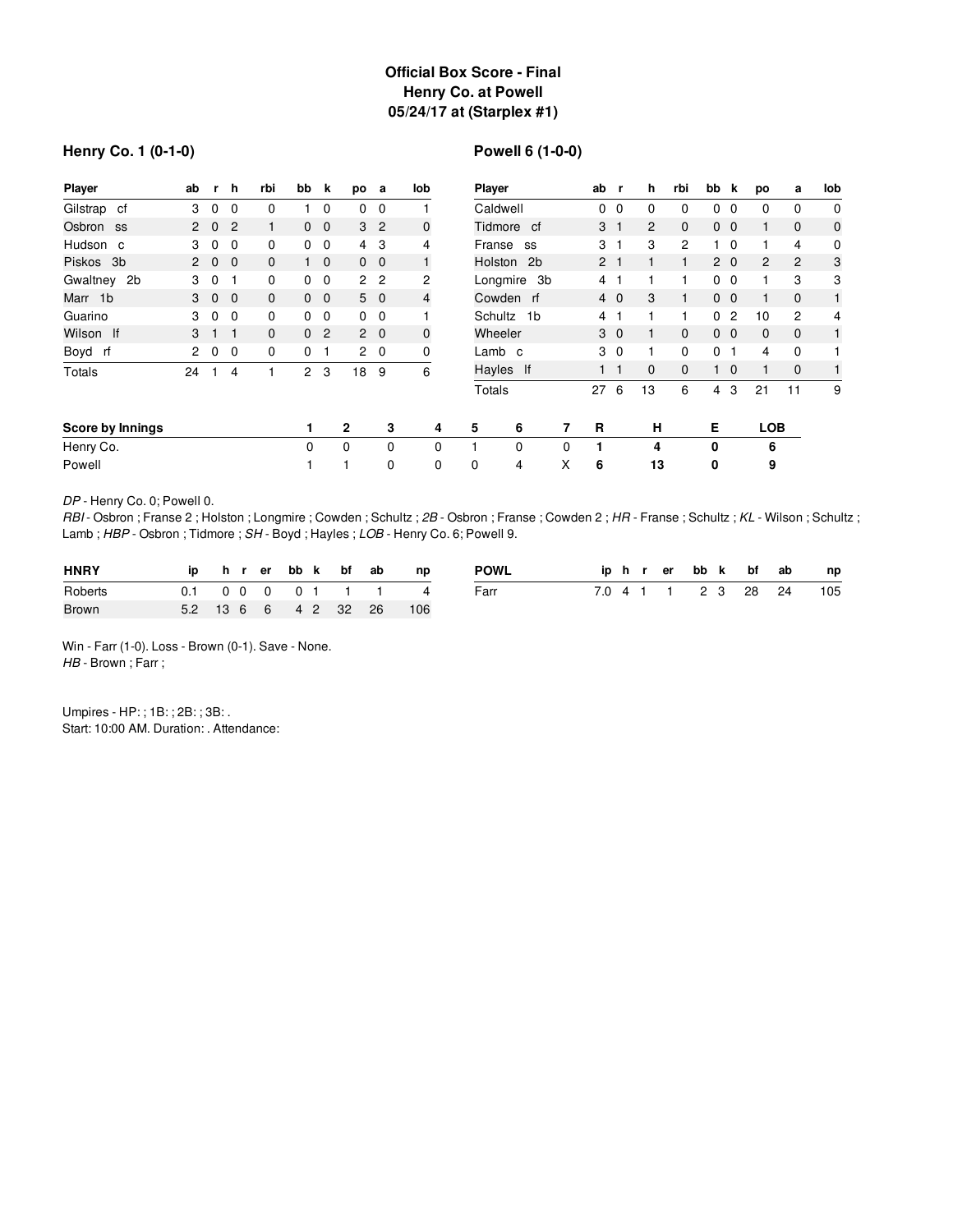### **S c o rin g In nin g s - Fin al Henry Co. at Powell 05/24/17 at (Starplex #1 )**

| <b>Score by Innings</b> |  | 2 3 4 5        |                     | $\sim$ 6 $^{-1}$ | 7 R         | -н | <b>LOB</b> |
|-------------------------|--|----------------|---------------------|------------------|-------------|----|------------|
| Henry Co.               |  | $\overline{0}$ |                     | $\mathbf{0}$     | $0 \quad 1$ |    |            |
| Powell                  |  |                | $0\qquad 0\qquad 0$ |                  | 4 X 6       | 13 | 9          |

Henry Co. starters: Powell starters: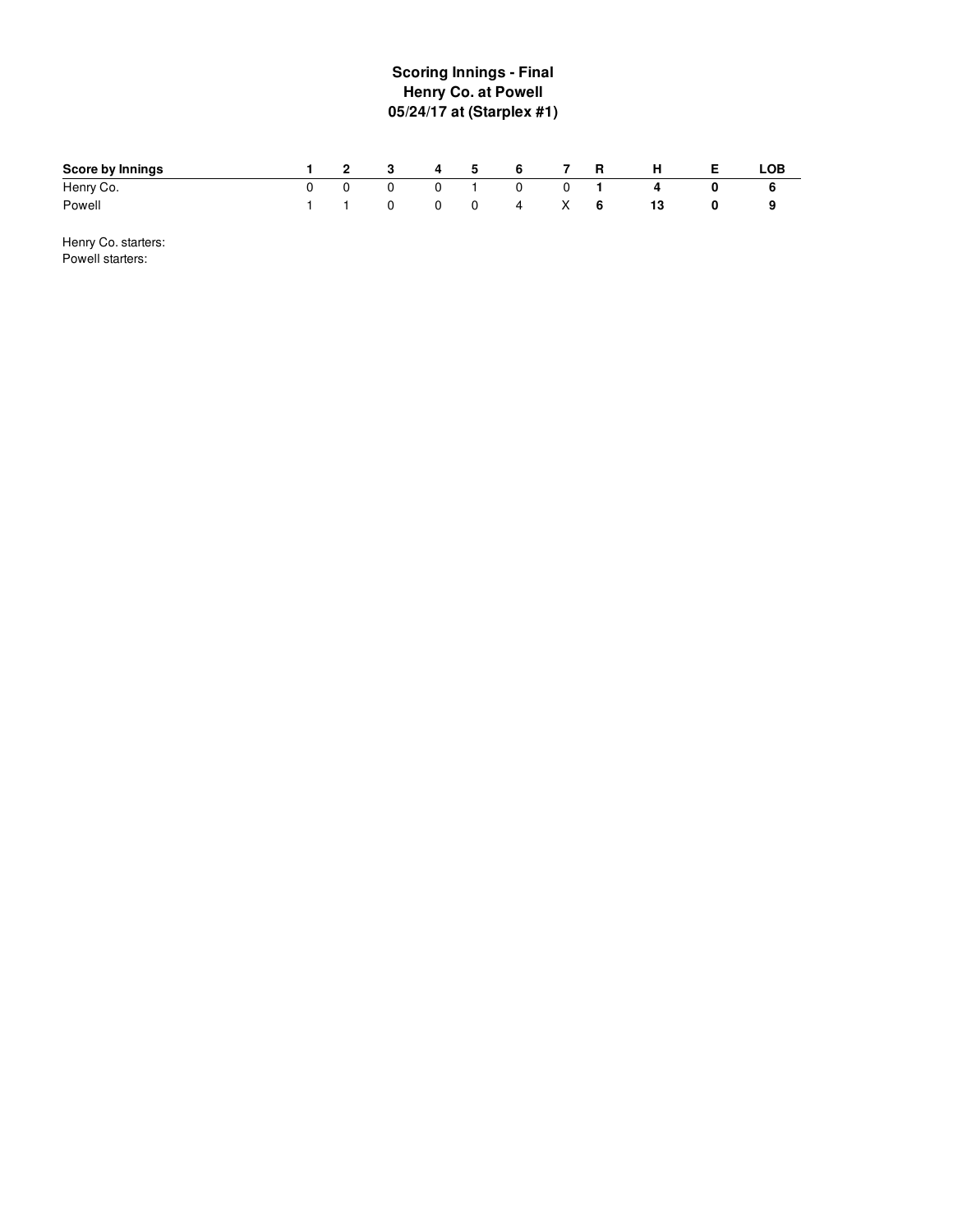### **Play By Play (Full) - Final Henry Co. at Powell 05/24/17 at (Starplex #1)**

| <b>Score by Innings</b> | 1 2 3 4 5 6 7 R |  |  |                 |  | $H$ and $H$       | <b>E</b> | LOB |
|-------------------------|-----------------|--|--|-----------------|--|-------------------|----------|-----|
| Henry Co.               |                 |  |  |                 |  | 0 0 0 0 1 0 0 1 4 |          |     |
| Powell                  |                 |  |  | 1 1 0 0 0 4 X 6 |  |                   |          | 9   |

Henry Co. starters: Powell starters:

HNRY 1st - Gilstrap, #8 walked [Farr, #12]; Osbron, #3 hit by pitch [Farr, #12] E Gilstrap advanced to 2nd; Hudson, #66 flied out to 3B, (popup) [K Longmire]; Piskos, #23 walked [Farr, #12] E Gilstrap advanced to 3rd, G Osbron advanced to 2nd; Gwaltney, #25 reached on fielder's choice to SS, (ground ball) [B Franse, M Lamb] E Gilstrap out at home, G Osbron advanced to 3rd, S Piskos advanced to 2nd; Marr, #28 grounded out to 2B, (ground ball) [L Holston, H Schultz]; R, H, E, LOB.

POWL 1st - Tidmore, #1 grounded out to 1B, (ground ball) [K Marr]; **Franse, #13 homered to LF, (fly ball) [];** Holston, #60 walked [Brown, #24]; Longmire, #6 flied out to RF, (fly ball) [O Boyd]; Cowden, #24 flied out to LF, (fly ball) [A Wilson]; R, H, E, LOB.

HNRY 2nd - Guarino, #10 grounded out to 3B, (ground ball) [K Longmire, H Schultz]; Wilson, #4 struck out looking [Farr, #12]; Boyd, #53 struck out swinging [Farr, #12]; R, H, E, LOB.

POWL 2nd - **Schultz, #41 homered to CF, (fly ball) [];** Wheeler, #23 singled to LF, (line drive) [A Wilson]; Lamb, #18 reached on fielder's choice to 2B, (ground ball) [H Gwaltney, G Osbron, K Marr] E Wheeler out at 2nd; Hayles, #2 sacrificed [C Hudson, H Gwaltney] C Caldwell advanced to 2nd; Tidmore, #1 hit by pitch [Brown, #24]; Caldwell, #5 picked off at 2nd [C Hudson, G Osbron]; R, H, E, LOB.

HNRY 3rd - Gilstrap, #8 grounded out to 2B, (ground ball) [L Holston]; Osbron, #3 singled to SS, (ground ball) [B Franse]; Hudson, #66 flied out to RF, (fly ball) [K Cowden]; Piskos, #23 flied out to CF, (fly ball) [M Tidmore]; R, H, E, LOB.

POWL 3rd - Franse, #13 singled to 2B, (ground ball) [H Gwaltney]; Holston, #60 walked [Brown, #24] B Franse advanced to 2nd; Longmire, #6 flied out to LF, (fly ball) [A Wilson]; Franse, #13 picked off at 2nd [C Hudson, G Osbron]; Cowden, #24 singled to CF, (hard ground ball) [E Gilstrap] L Holston advanced to 2nd; Holston, #60 advanced to 3rd on throw; Cowden, #24 advanced to 2nd on throw; Schultz, #41 struck out swinging [Brown, #24];

R, H, E, LOB.

HNRY 4th - Gwaltney, #25 flied out in foul territory, (fly ball) [H Schultz]; Marr, #28 grounded out to SS, (ground ball) [B Franse, H Schultz]; Guarino, #10 grounded out to 1B, (ground ball) [H Schultz]; R, H, E, LOB.

POWL 4th - Wheeler, #23 lined out to 2B, (line drive) [H Gwaltney]; Lamb, #18 singled to RF, (fly ball) [O Boyd]; Hayles, #2 reached on fielder's choice to P, (ground ball) [E Brown, G Osbron] C Caldwell out at 2nd; Tidmore, #1 singled to LF, (hard ground ball) [A Wilson] M Hayles advanced to 2nd; Franse, #13 walked [Brown, #24] M Hayles advanced to 3rd, M Tidmore advanced to 2nd; Holston, #60 flied out to RF, (fly ball) [O Boyd]; R, H, E, LOB.

HNRY 5th - Wilson, #4 singled to RF, (fly ball) [K Cowden]; Boyd, #53 sacrificed [H Schultz, L Holston] A Wilson advanced to 2nd; Gilstrap, #8 grounded out to 3B, (ground ball) [K Longmire, H Schultz] A Wilson advanced to 3rd; **Osbron, #3 doubled to LF, (fly ball) [M Hayles] A Wilson scored;** Hudson, #66 flied out to LF, (fly ball) [M Hayles]; R, H, E, LOB.

POWL 5th - Longmire, #6 grounded out to SS, (ground ball) [G Osbron, K Marr]; Cowden, #24 doubled to LF, (fly ball) [A Wilson]; Cowden, #24 stole 3rd; Schultz, #41 grounded out to P, (ground ball) [E Brown, K Marr]; Wheeler, #23 grounded out to 2B, (ground ball) [H Gwaltney, K Marr]; R, H, E, LOB.

HNRY 6th - Piskos, #23 grounded out to SS, (ground ball) [B Franse, H Schultz]; Gwaltney, #25 singled to LF, (fly ball) [M Hayles]; Gwaltney, #25 advanced to 2nd on throw; Marr, #28 grounded out to 3B, (ground ball) [K Longmire, H Schultz, B Franse] H Gwaltney advanced to 3rd; Guarino, #10 grounded out to SS, (ground ball) [B Franse, H Schultz]; R, H, E, LOB.

POWL 6th - Lamb, #18 struck out looking [Brown, #24]; Hayles, #2 walked [Brown, #24]; Tidmore, #1 singled to 3B, (bunt) [S Piskos] M Hayles advanced to 2nd; Franse, #13 doubled to CF, (fly ball) [E Gilstrap] M Hayles scored, M Tidmore advanced to 3rd; Holston, #60 singled to CF, (hard ground ball) [E Gilstrap] M Tidmore scored, B Franse advanced to 3rd; Holston, #60 advanced to 2nd on throw; Longmire, #6 singled to